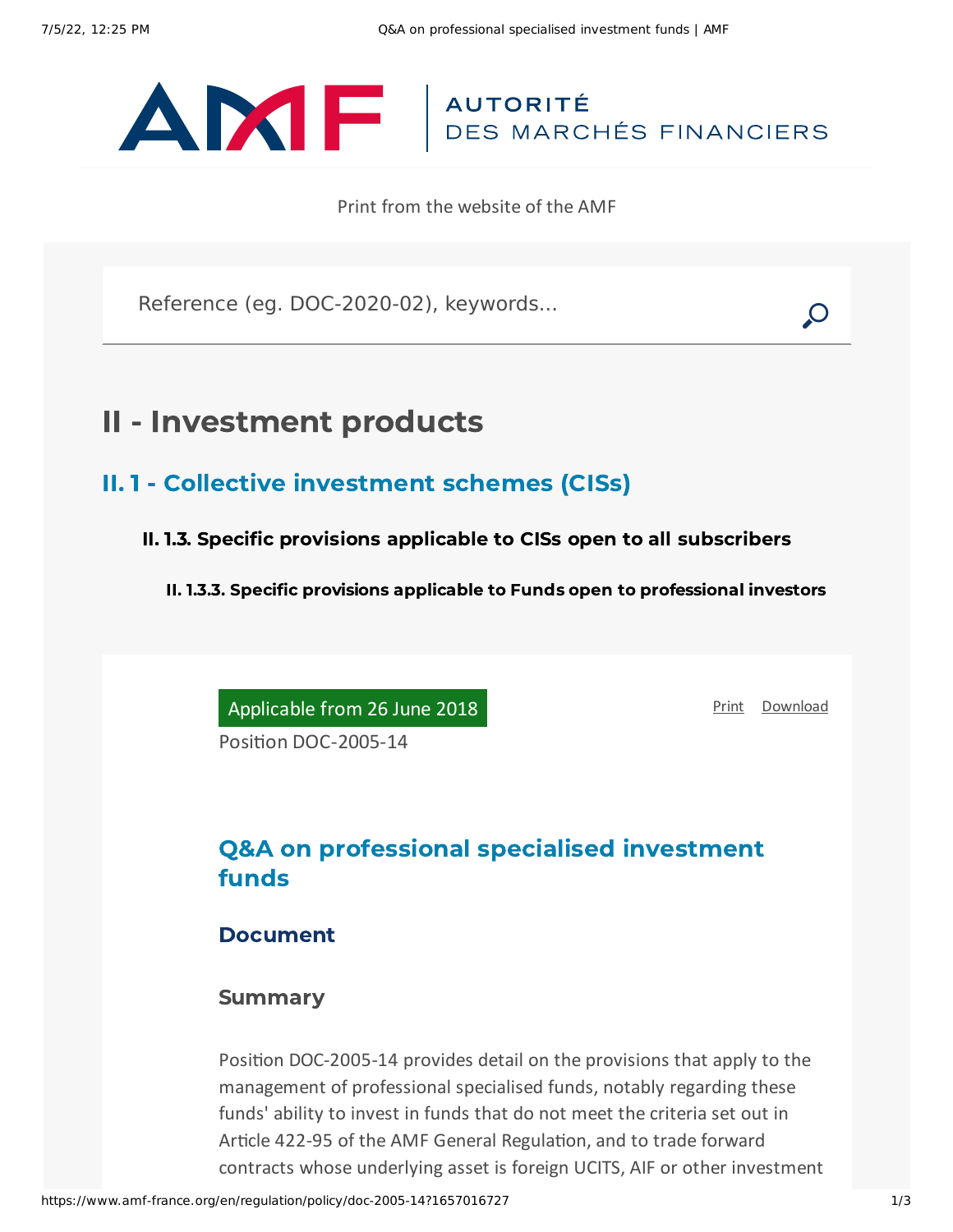7/5/22, 12:25 PM Q&A on professional specialised investment funds | AMF

fund other than a closed-end fund, as listed in Article L. 214-1-1 of the Monetary and Financial Code, not authorised for marketing in France, or a "climate derivative".

**[Download](https://www.amf-france.org/sites/default/files/doctrine/Position/Q%26A%20on%20professional%20specialised%20investment%20funds.pdf) policy**

#### **Reference texts**

Articles L. 214-154 to L. 214-158 of the [Monetary](http://www.legifrance.gouv.fr/affichCode.do;jsessionid=52BD4DFA74D6C38EB202E79529BCE7C3.tpdila19v_3?idSectionTA=LEGISCTA000027780041&cidTexte=LEGITEXT000006072026&dateTexte=20151119) and Financial Code  $\Box$  (in french only)  $\Box$ 

### Archives

From 01 December 2015 to 25 June 2018 | Position [DOC-2005-14](#page-1-0)  $\vee$ 

#### **Q&A on professional specialised investment funds**

<span id="page-1-0"></span>Position DOC-2005-14 provides detail on the provisions that apply to the management of professional specialised funds, notably regarding these funds' ability to invest in funds that do not meet the criteria set out in Article 422-95 of the AMF General Regulation, and to trade forward contracts whose underlying asset is foreign UCITS, AIF or other investment fund other than a closed-end fund, as listed in Article L. 214-1-1 of the Monetary and Financial Code, not authorised for marketing in France, or a "climate derivative".

**[Download](https://www.amf-france.org/sites/default/files/private/2020-11/20151201-qa-on-professional-specialised-investment-funds-1.pdf) policy**

**Reference texts**

Articles L. 214-154 to L. 214-158 of the [Monetary](http://www.legifrance.gouv.fr/affichCode.do;jsessionid=52BD4DFA74D6C38EB202E79529BCE7C3.tpdila19v_3?idSectionTA=LEGISCTA000027780041&cidTexte=LEGITEXT000006072026&dateTexte=20151119) and Financial Code  $\Box$  (in french only)  $\Box$